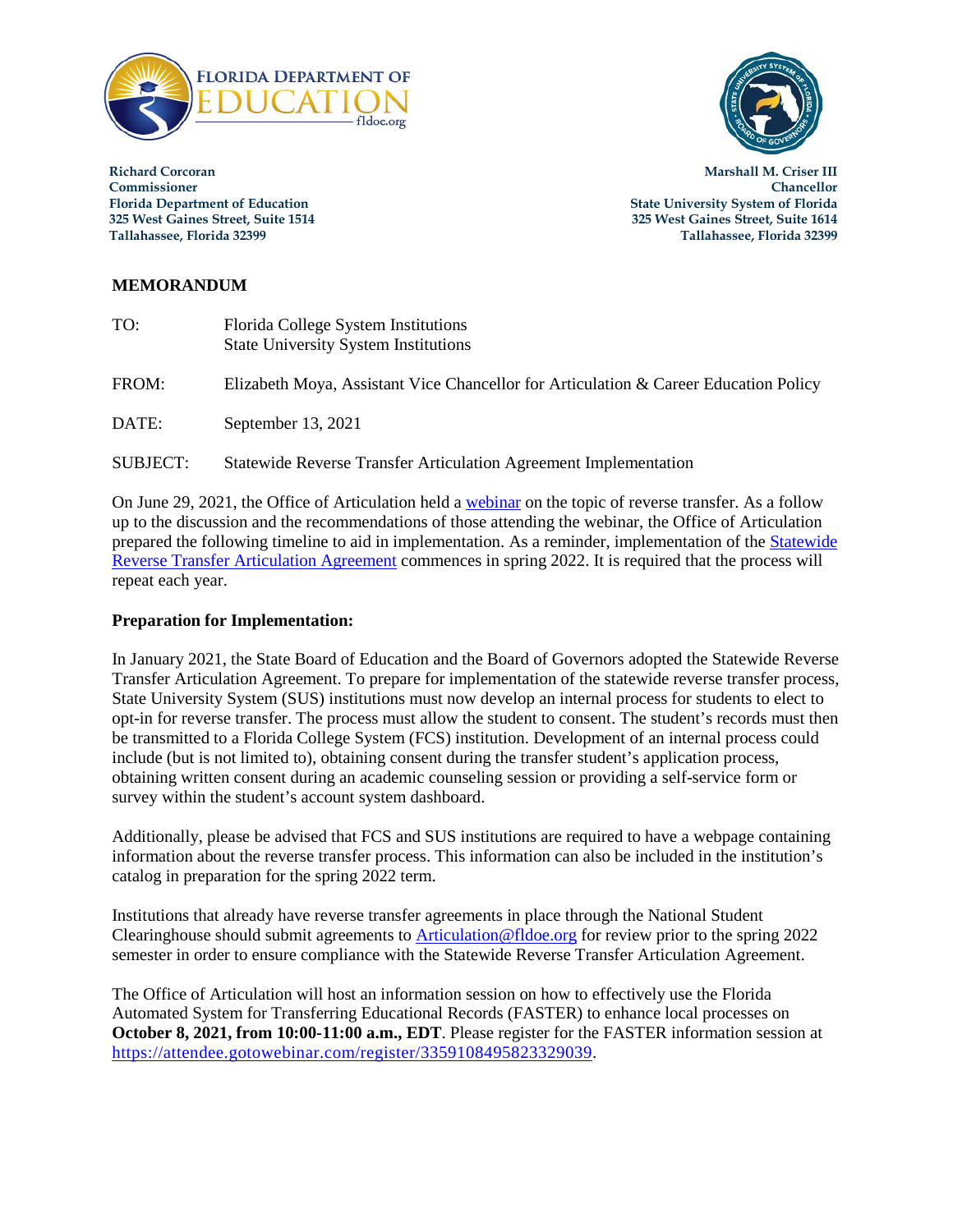Statewide Reverse Transfer Articulation Agreement Implementation September 13, 2021 Page Two

## **Spring 2022 Implementation Activities:**

The Statewide Reverse Transfer Articulation Agreement between the FCS and SUS officially goes into effect in the spring 2022 term. The following are recommended steps to aid institutions in implementation.

**Step 1.** SUS institutions must identify transfer students that may qualify for the reverse transfer process by evaluating the transfer student's postsecondary transcript.

FASTER provides student data on the P01 Demographic and P07 Degree Record Formats that will assist SUS institutions with student identification based on the reverse transfer student eligibility criteria. A listing of FASTER fields associated with the reverse transfer process is provided with this memorandum.

Institutions may be able to automate this step of the process by creating a report within their local student information systems to readily identify eligible students. If a student's education record is not available in FASTER, an institution may use other official student records/transcripts to determine student eligibility based on the criteria outlined in the Statewide Reverse Transfer Articulation Agreement.

**Step 2.** Once all other student eligibility requirements are confirmed during the transcript evaluation process, a listing of eligible students should be provided to the SUS institution's Business or Bursar's Office for confirmation that the student is current with all financial obligations at the SUS institution.

**Step 3.** SUS institutions should then notify students of their possible eligibility for an Associate in Arts (AA) degree using email, student account system messaging and/or postal mail. Information provided in the notification should advise students of the process to opt-in or opt-out of the reverse transfer process.

**Step 4.** SUS institutions may then update student records to indicate whether a student has opted in or opted out of the reverse transfer process using the Reverse Transfer Option indicator in FASTER (field and position numbers on the P01 Demographic Record Format are currently being developed and will be available beginning with the fall 2021 Term) and maintain records on the number of eligible students and the number of transcripts sent to FCS institutions.

**Step 5.** SUS institutions should transmit eligible student records to the student's FCS home institution through FASTER for students who have opted in for reverse transfer within four (4) weeks of the start of the term. A listing of eligible students should also be transmitted using a secure transmission system by the SUS institution to the appropriate FCS institution reverse transfer contact, to include the following fields: Student Name, Student Date of Birth and Florida Education Identification (FLEID) Number.

**Step 6.** FCS institutions are to then perform a degree audit for all student transcripts received from the SUS institution. FCS institutions have three (3) weeks to perform the audit. Students that have met the institutional requirements should be awarded an AA degree.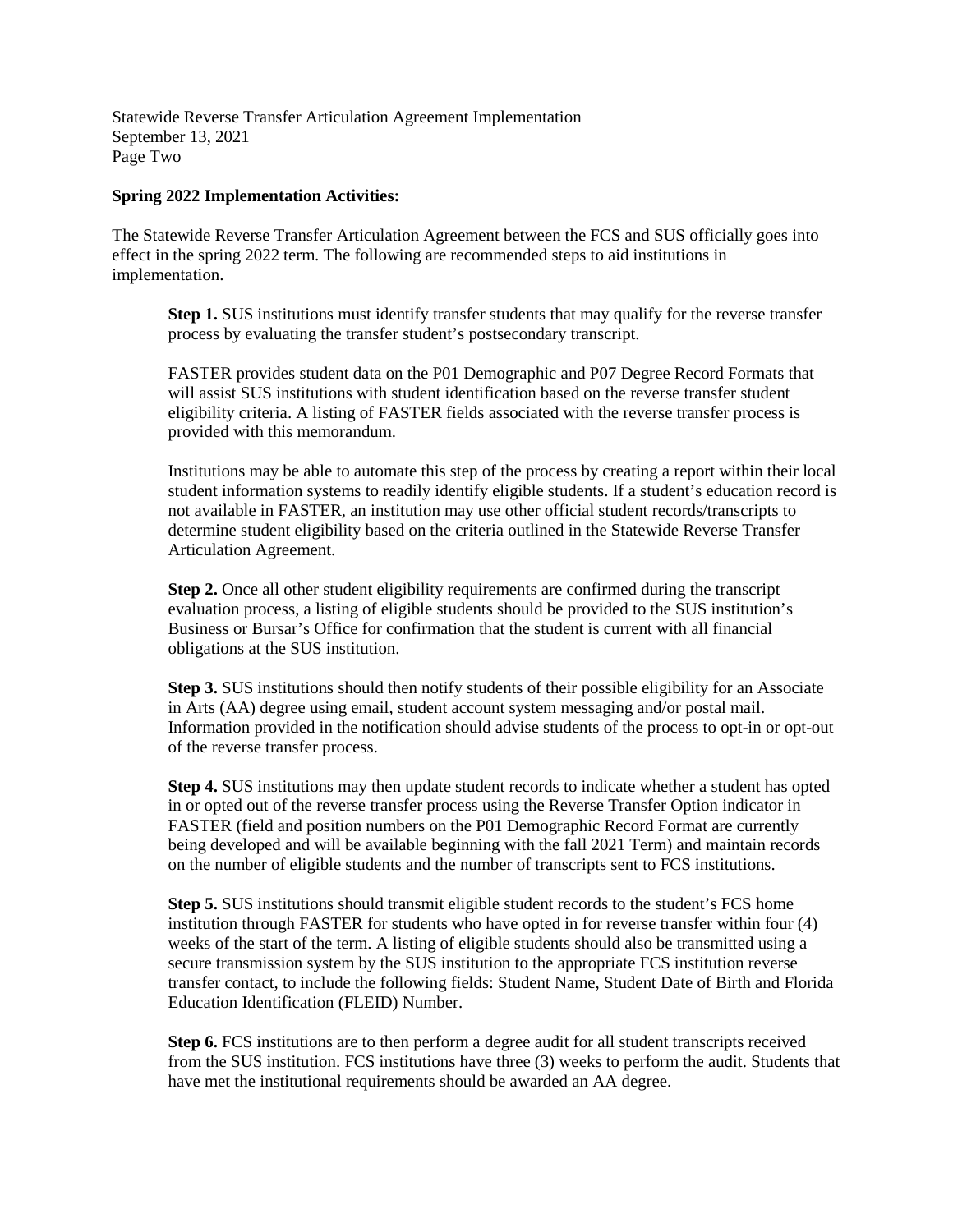Statewide Reverse Transfer Articulation Agreement Implementation September 13, 2021 Page Three

> **Step 7.** FCS institutions should then update all student transcripts with AA degree awards in the appropriate FASTER field (Degree Level) and submit new transcripts to the sending SUS institutions.

> **Step 8.** Degrees awarded by the FCS institution should be reported to the Department using the Reverse Transfer Code indicator in FASTER (field and position numbers on the P01 Demographic Record Format are currently being developed and will be available beginning with the fall 2021 Term). Additionally, FCS institutions should return the listing of student records using a secure transmission system to the sending SUS institution's reverse transfer contact.

## **Guiding Implementation Principles:**

- All student information shared between and among institutions to facilitate reverse transfer awards must be in compliance with Family Educational Rights and Privacy Act (FERPA) requirements in 20 USC section 1232g and applicable Florida statutes, rules and federal regulations pertaining to the privacy of student information.
- Students should have the option to opt-in at any time to have their transcripts evaluated by their FCS home institution.
- Students who choose not to opt-in but have met the student eligibility criteria may request to have their AA awarded by the SUS institution.
- Ineligible students should be notified of any missing requirements and the options available to complete them to receive the AA from the FCS home institution using email, student account system messaging and/or postal mail.
- FCS institutions should update and maintain the listing of student records from the sending SUS institution related to eligible students, including information on the number of students evaluated from the SUS institution, the number of students who were awarded an AA degree and the number of students who were not awarded an AA degree.

In addition to the Statewide Reverse Transfer Articulation Agreement and associate[d guidance document,](https://www.fldoe.org/core/fileparse.php/7671/urlt/ReverseTransferGuidance-May2021.pdf) the Office of Articulation, in consultation with the Division of Florida Colleges and Florida Board of Governors, has created a Frequently Asked Questions document related to reverse transfer. This document is attached. This information, along with the list of reverse transfer institutional contacts, is also available on the Office of Articulation website at [https://www.fldoe.org/policy/articulation/reverse](https://www.fldoe.org/policy/articulation/reverse-transfer.stml)[transfer.stml.](https://www.fldoe.org/policy/articulation/reverse-transfer.stml)

Thank you again to the college and university staff who participated in the webinar and provided input. If you have any questions regarding the reverse transfer process, please contact the Office of Articulation at [Articulation@fldoe.org](mailto:Articulation@fldoe.org) or 850-245-0427.